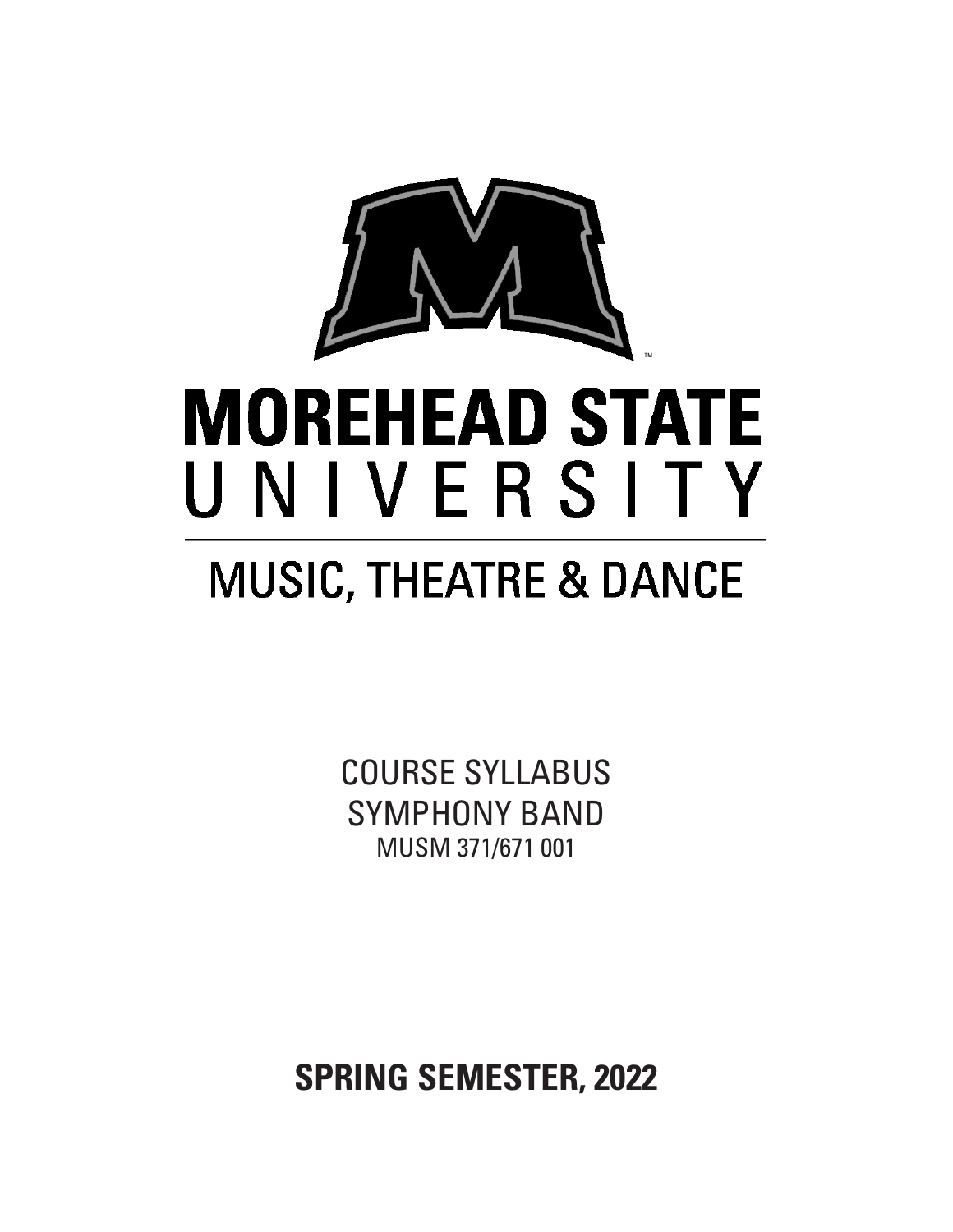#### **SYMPHONY BAND** MUSM 371/671 SECTION 001 SPRING SEMESTER, 2022

**MOREHEAD STATE**<br>U N I V E R S I T Y

| <b>Director/Conductor:</b>            | Dr. DuWayne Dale<br>114 Baird Music Hall<br>Office Hours: T/TH, 10:30am-12:00pm<br>dcdale@moreheadstate.edu / 606 783-2485<br>dcdale.com                                                                                                                                                                                                                                                                                                                                                                                                                                                                                                                                                                                                                    |  |
|---------------------------------------|-------------------------------------------------------------------------------------------------------------------------------------------------------------------------------------------------------------------------------------------------------------------------------------------------------------------------------------------------------------------------------------------------------------------------------------------------------------------------------------------------------------------------------------------------------------------------------------------------------------------------------------------------------------------------------------------------------------------------------------------------------------|--|
| <b>Class</b><br><b>Meeting Times:</b> | T/TH 2:00pm - 3:15pm, M 5:00pm - 5:50pm, BMH Room 117 (1 credit)                                                                                                                                                                                                                                                                                                                                                                                                                                                                                                                                                                                                                                                                                            |  |
| <b>Class Goals:</b>                   | To rehearse and perform the finest collegiate wind band literature with exceptional musical<br>understanding and artistic intent. To expose students to a variety of literature, including<br>contemporary and traditional masterworks by a diverse pool of respected composers. To develop<br>students' understanding of innovative trends in wind band literature by exploring pivotal works and<br>influential composers. To place particular emphasis on presenting exemplary performances and<br>providing important university outreach through the spring performance tour. To provide members with<br>rehearsal techniques and strategies applicable to bands of any achievement level. To engage students<br>in the creative/interpretive process. |  |
| <b>Attendance:</b>                    | Mandatory for all rehearsals, called sectionals, performances, and required special events.                                                                                                                                                                                                                                                                                                                                                                                                                                                                                                                                                                                                                                                                 |  |
| <b>Supplies:</b>                      | Students will be issued a music folder and music for which they will be responsible. Loss of these<br>items will require replacement at the student's expense. Pencils are required for each rehearsal<br>(no pens, markers, etc.). Access to a tuner/metronome is expected for every member. Every member is<br>required to wear a mask* and follow all MSU Bands COVID-19 Protocols and Procedures (separate<br>document has been provided to you and can also be found on our class Blackboard). Students are to<br>bring their own folding music stand to class daily—these can be purchased for \$18 in the band office, if<br>needed.                                                                                                                 |  |
| <b>Concert Dress:</b>                 | Concert attire consists of formal black tuxedos (for male students—must be actual tux jacket and<br>pants) and floor-length, formal dresses (for female students). Specific black shirts, ties, and vests are<br>to be worn with the black tuxedos, and these items have been communicated to students. A specific<br>black, floor-length dress is required and has been communicated to students. The only jewelry that may<br>be worn for concerts are wedding rings (if married) and small, plain stud earrings for ear piercings. For<br>all other visible piercings, students must wear clear or flesh-colored studs (or none at all).                                                                                                                 |  |

*\* Masks are required in all buildings and in instructional activities on the MSU campus. Students may request an accommodation with the MSU Office of Disability Services if they cannot wear a mask for medical reasons.*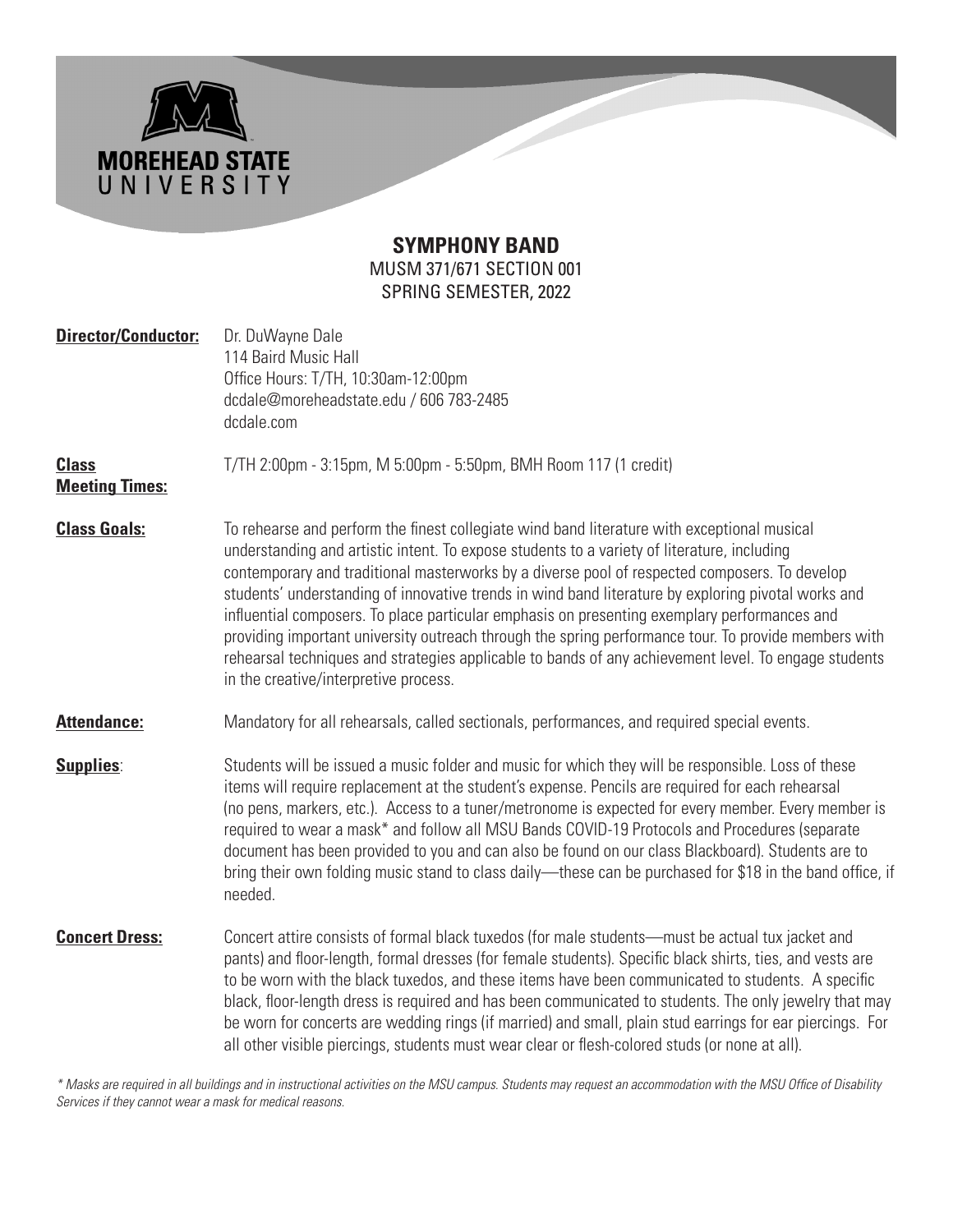**Grading:** *Preparation:* Prior to each rehearsal, the Director will communicate about the musical sections/works which will be the focus of that rehearsal. All band members are expected to prepare those sections/works so that the following "raw materials" are brought to rehearsal:

- Rhythm/Pitch accuracy (right notes, right rhythms)
- Articulation accuracy (will be further refined in rehearsal for ensemble uniformity)

Performance tempo (it is understood that more technical sections may require time) The first instance that a student demonstrates a lack of reasonable class preparation, as determined by the Director, will be communicated to the student individually as a warning against future dereliction. Further occurrences will result in a lowering of the student's course grade by one-half letter grade per occurrence.

*Attendance:* Please see COVID-specific attendance notice later in this document

 Each unexcused absence from a scheduled rehearsal/sectional will result in **one full letter-grade deduction**. Each unexcused tardy/early departure—defined as not being seated in the ensemble with all necessary supplies and equipment at the scheduled start of the rehearsal/sectional or leaving rehearsal/ sectional before the scheduled end—will result in a one-half letter-grade deduction. An unexcused absence from a performance will result in failure of the course and removal from the ensemble. For anticipated rehearsal absences, the student will also be responsible for all music worked on in that rehearsal, for securing a Director-approved substitute to be present in rehearsal, and for ensuring the substitute has all the music he/she needs for the rehearsal. **A student who accumulates six class absences (approx. 14% of currently schedule rehearsals/sectionals), regardless of excused/unexcused status, will fail the course (unless an institutional excuse has been granted by the MSU Dean of Students). A student with an unexcused performance absence will fail the course.**

**Notification** For a class tardy, class absence, or early departure, the student must fill out an excused absence request **Instructions:** form and provide adequate documentation in the band office within 48 hours of returning to class. Any  **tardy/absence/early departure for which this form and the documentation are not submitted will automatically be considered unexcused.** These forms are also available on our class Blackboard page, but must be submitted in person to the band office. Absences for illness, for example, also require a note from a healthcare professional that includes the date(s)/time(s) in question to be considered excused. Students are expected to take care of these matters in a professional and timely manner. Submission of an excused absence request form does not automatically excuse the absence. Although sending an email notification of an anticipated absence is appreciated, this will not be accepted in lieu of the required excuse form and docuemntation. SEE ADDITIONAL COVID-RELATED ATTENDANCE INFORMATION LATER IN THIS DOCUMENT.

**Special** Students enrolled in MUSM 371/671 are required to be present for the entirety of our High School Band **Requirements:** Clinic Event (February 10-12, 2022). Each student will be assigned and will be required to work a job/jobs to help facilitate the event.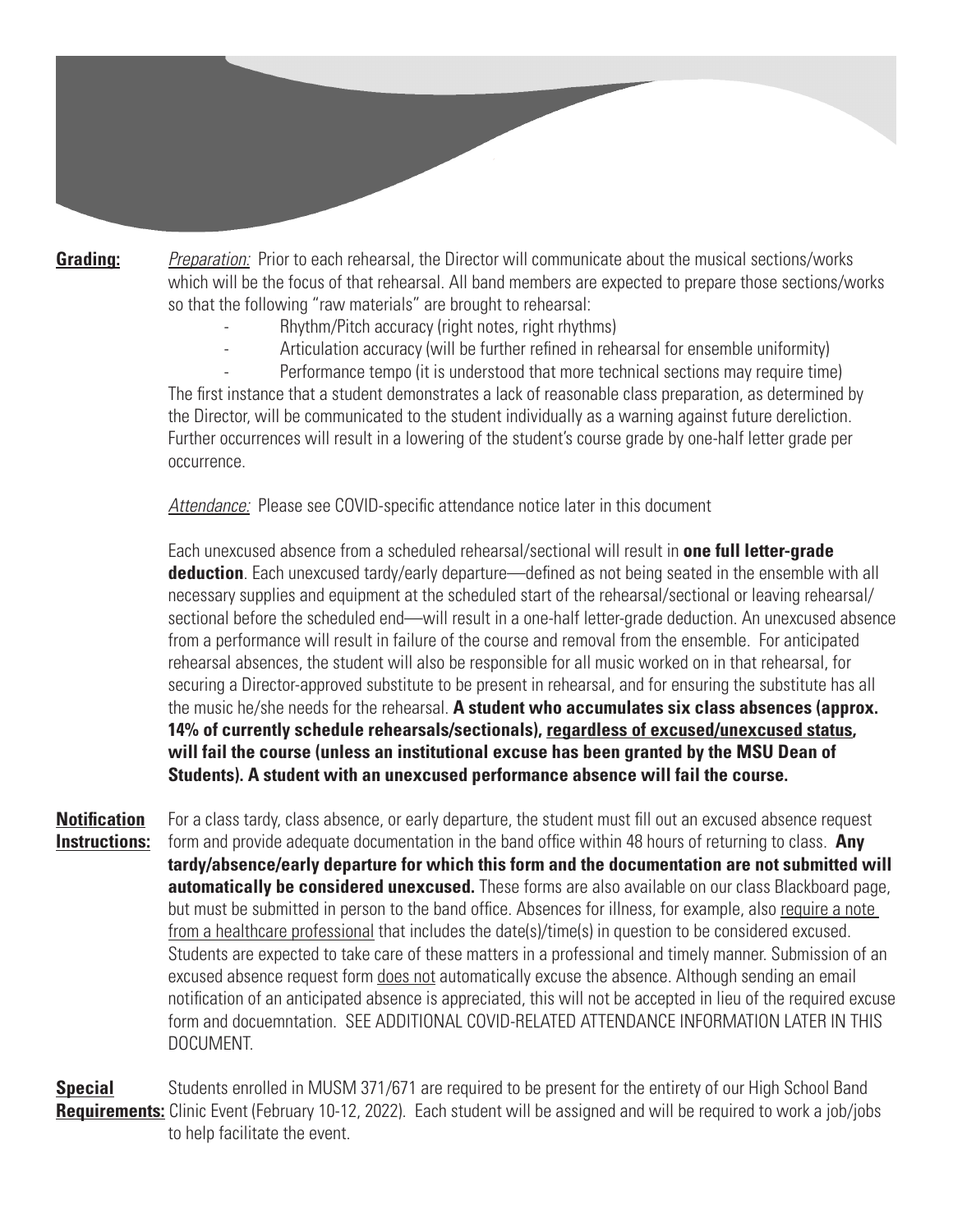#### **MUSM 371/671 SYMPHONY BAND KMEA/BAND CLINIC CONCERT CYCLE CONCERT CYCLE OVERVIEW**

#### **January**

**MOREHEAD STATE**<br>U N I V E R S I T Y

|                 | 13 | Various                        | Spring Early Week Rehearsals (see MSU email for full details)              |
|-----------------|----|--------------------------------|----------------------------------------------------------------------------|
|                 | 14 | Various                        | Spring Early Week Rehearsals (see MSU email for full details)              |
|                 | 15 | Various                        | Spring Early Week Rehearsals (see MSU email for full details)              |
|                 | 17 | $4:00-6:00$ pm                 | Spring Early Week Full Band Rehearsal                                      |
|                 | 18 | $2:00-3:15$ pm                 | <b>Full Band Rehearsal</b>                                                 |
|                 | 20 | $2:00-3:15$ pm                 | <b>Full Band Rehearsal</b>                                                 |
|                 | 22 | 10:00-11:30am                  | Saturday Full Band Rehearsal                                               |
|                 |    | $1:30-3:00$ pm                 | Saturday Full Band Rehearsal                                               |
|                 | 24 | $5:00-6:30$ pm                 | <b>Full Band Rehearsal</b>                                                 |
|                 | 25 | $2:00-3:15$ pm                 | <b>Full Band Rehearsal</b>                                                 |
|                 | 27 | $2:00-3:15$ pm                 | Sectionals - Percussion in 117, all others in small groups                 |
|                 | 30 | $4:00-6:00$ pm                 | Sunday Full Band Rehearsal                                                 |
|                 | 31 | $5:00-6:30$ pm                 | <b>Full Band Rehearsal</b>                                                 |
| <b>February</b> |    |                                |                                                                            |
|                 |    | $2:00-3:15$ pm                 | <b>Full Band Rehearsal</b>                                                 |
|                 | クに | $\triangle$ II D <sub>21</sub> | KNAEA Conference / Kontucky Intercellegiate Rand (Berfermance on 2/4 1:05r |

|         | $L.00$ $U.1$   | . uu Dunu nunuunuu                                                           |
|---------|----------------|------------------------------------------------------------------------------|
| $2 - 5$ | All Day        | KMEA Conference / Kentucky Intercollegiate Band (Performance on 2/4, 1:05pm) |
|         | $5:00-7:00$ pm | Dress Rehearsal, Button Auditorium                                           |
|         | $2:00-3:15$ pm | Full Band Rehearsal, Button Auditorium                                       |
| 10      | No Rehearsal   | <b>Band Clinic</b>                                                           |
|         | 7:30pm         | Band Clinic Performance (Report to Button Auditorium at 6:30pm)              |

#### **SPRING SEMESTER SPRING CONCERT CYCLE OVERVIEW**

#### **February**

| 14 | $5:00-5:50$ pm | <b>Full Band Rehearsal</b> |
|----|----------------|----------------------------|
| 15 | 2:00-3:15pm    | <b>Full Band Rehearsal</b> |
| 17 | 2:00-3:15pm    | <b>Full Band Rehearsal</b> |
| 21 | $5:00-5:50$ pm | <b>Full Band Rehearsal</b> |
| 22 | 2:00-3:15pm    | <b>Full Band Rehearsal</b> |
| 24 | 2:00-3:15pm    | <b>Full Band Rehearsal</b> |
| 28 | 5:00-5:50pm    | <b>Full Band Rehearsal</b> |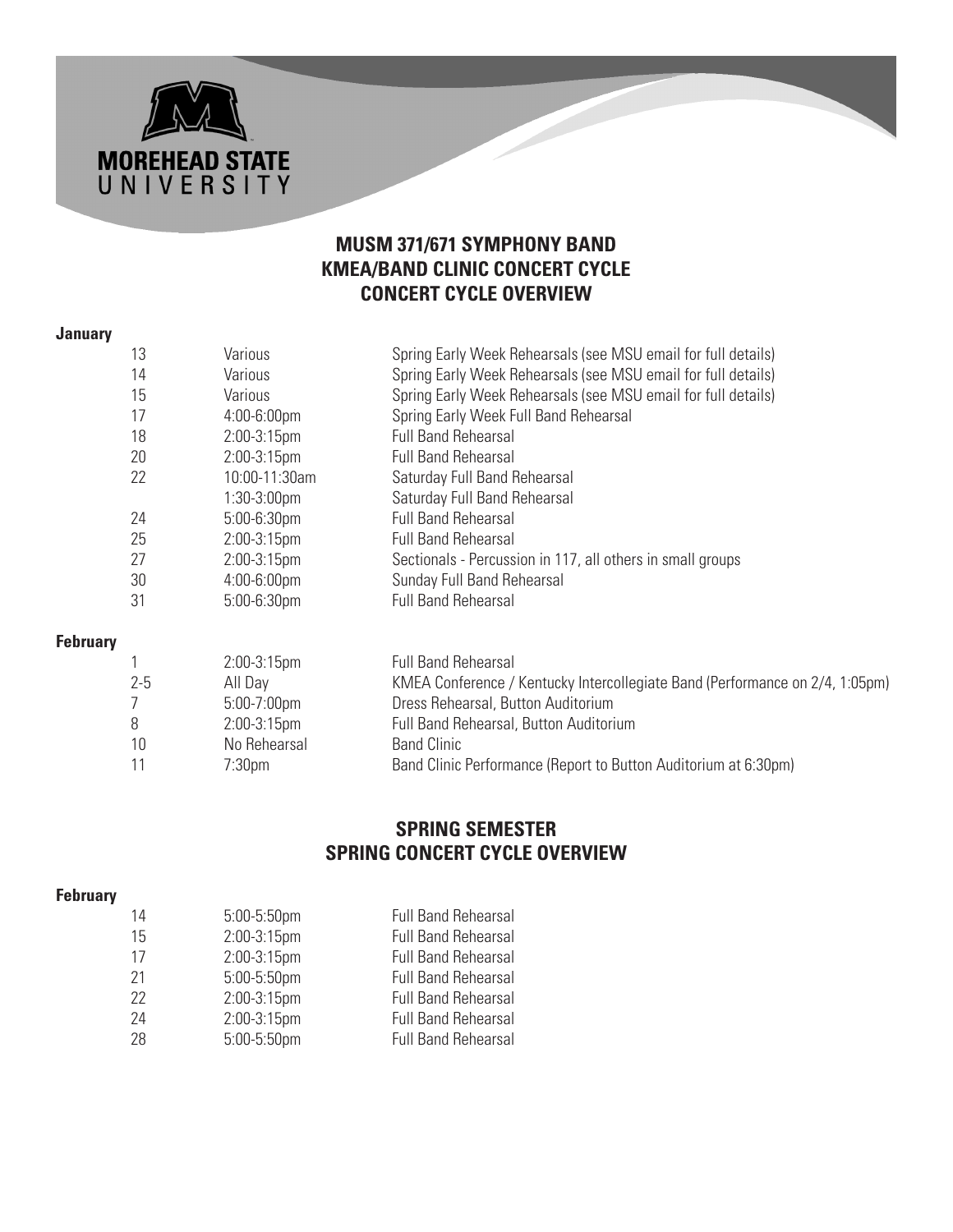#### **SPRING CONCERT CYCLE OVERVIEW (CONTINUED)**

#### **March**

| 1              | 2:00-3:15pm | <b>Full Band Rehearsal</b>                                      |
|----------------|-------------|-----------------------------------------------------------------|
| 3              | 2:00-3:15pm | <b>Full Band Rehearsal</b>                                      |
| 7              | 5:00-5:50pm | <b>Full Band Rehearsal</b>                                      |
| 8              | 2:00-3:15pm | Percussion in 117, all others in sectionals                     |
| 10             | 2:00-3:15pm | Percussion in 117, all others in sectionals                     |
| 21             | 5:00-5:50pm | <b>Full Band Rehearsal</b>                                      |
| 22             | 2:00-3:15pm | <b>Full Band Rehearsal</b>                                      |
| 24             | 2:00-3:15pm | <b>Full Band Rehearsal</b>                                      |
| 28             | 5:00-5:50pm | <b>Full Band Rehearsal</b>                                      |
| 29             | 2:00-3:15pm | <b>Full Band Rehearsal</b>                                      |
| 31             | 2:00-3:15pm | <b>Full Band Rehearsal</b>                                      |
|                |             |                                                                 |
| <b>April</b>   |             |                                                                 |
| 4              | 5:00-5:50pm | <b>Full Band Rehearsal</b>                                      |
| 5              | 2:00-3:15pm | <b>Full Band Rehearsal</b>                                      |
| $\overline{7}$ | 2:00-3:15pm | <b>Full Band Rehearsal</b>                                      |
| 11             | 5:00-5:50pm | <b>Full Band Rehearsal</b>                                      |
| 12             | 2:00-3:15pm | <b>Full Band Rehearsal</b>                                      |
| 14             | 2:00-3:15pm | <b>Full Band Rehearsal</b>                                      |
| 18             | 5:00-5:50pm | <b>Full Band Rehearsal</b>                                      |
| 19             | 2:00-3:15pm | <b>Full Band Rehearsal</b>                                      |
| 21             | 2:00-3:15pm | <b>Full Band Rehearsal</b>                                      |
| 25             | 5:00-7:00pm | <b>Full Band Dress Rehearsal</b>                                |
| 26             | 2:00-3:15pm | Symphonic Winds Concert                                         |
| 28             | 2:00-3:15pm | No rehearsal                                                    |
|                |             |                                                                 |
| <b>May</b>     |             |                                                                 |
| 2              | 5:00-7:00pm | Dress Rehearsal, Duncan Recital Hall                            |
| 3              | 7:30pm      | Spring Concert (Report to Duncan Recital Hall at 6:30pm)        |
| 5              | 2:00-3:15pm | Return of all MSU Band instruments/equipment/music/folders/etc. |

\*\*\*Please note that any scheduled rehearsal may be modified with regard to format (full rehearsal, sectionals, etc.). The presented concert cycle schedules represent the initial plan for the spring semester as of December 2021, but they may be modified in the event of unforeseen circumstances that may occur during the semester. Students may use the concert cycle schedules appearing in this syllabus for planning purposes and to avoid rehearsal conflicts, but should always refer to Dr. Dale's weekly rehearsal plan emails for the most up-to-date plan for each week's rehearsals.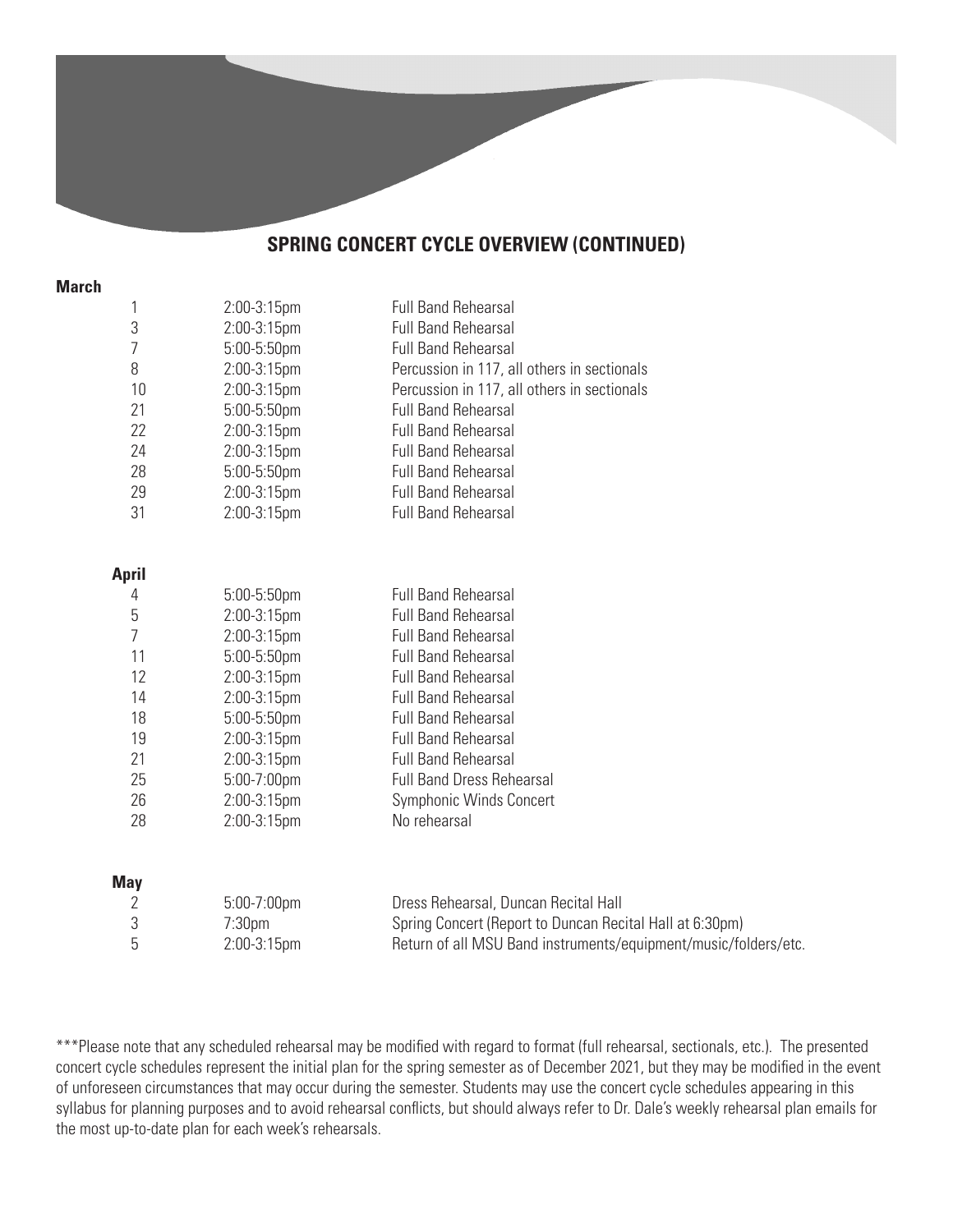

#### **Attendance Notice:**

Students with symptoms of COVID-19 or a positive COVID-19 test, or those who have been directly exposed to others with COVID-19, should immediately contact covid-19@moreheadstate.edu for guidance about class absence. If advised not to attend class, the absence will be excused and documentation will be sent to your instructor. In these cases, you should make arrangements with your instructor right away for any missed work (e.g., flexible timeline for production, make-up, and/or delivery of missed assignments). In cases of extended absence (i.e., at least 15% of total class instruction time), contact the Dean of Students no later than two weeks after the period of absence to discuss an institutional excused absence. In these circumstances, additional documentation may be required.

#### **Classroom Environment:**

Illegal: firearms or any other weapons, alcohol, illegal drugs, and drug related items Food, drinks other than water, tobacco products, and spit-cups are not permitted. Mobile devices must be placed on "silent" and stowed. Behavior that disrupts the learning environment is strictly forbidden.

#### **Academic Honesty:**

All students at Morehead State University are required to abide by accepted standards of academic honesty. Academic honesty includes doing one's own work, giving credit for the work of others, and using resources appropriately. Guidelines for dealing with acts of academic dishonesty can be found in the academic catalog.

#### **ADA Statement:**

Students with disabilities are entitled to academic accommodations and services to support their access and safety needs. The Office for Disability Services in 202 ADUC coordinates reasonable accommodations for students with documented disabilities. Although a request may be made at any time, services are best applied when they are requested at or before the start of the semester. Please contact Disability Services at 606-783-5188 or malitton@moreheadstate.edu, or visit their website at www.moreheadstate.edu/disability for more information.

#### **Emergency Procedures:**

Students should familiarize themselves with emergency response protocols at: www.moreheadstate.edu/emergency. Emergency response information will be reviewed in class. Students should familiarize themselves with the nearest exit routes in campus spaces the event evacuation becomes necessary. You should notify your instructor at the beginning of the semester if you have special needs or will require assistance during an emergency evacuation.

#### **Course Delivery Change Notification Information:**

In the event that Morehead State University determines that in-person instruction is no longer safe, you will be notified by the instructor via your MSU email account about plans for continuing instruction virtually.